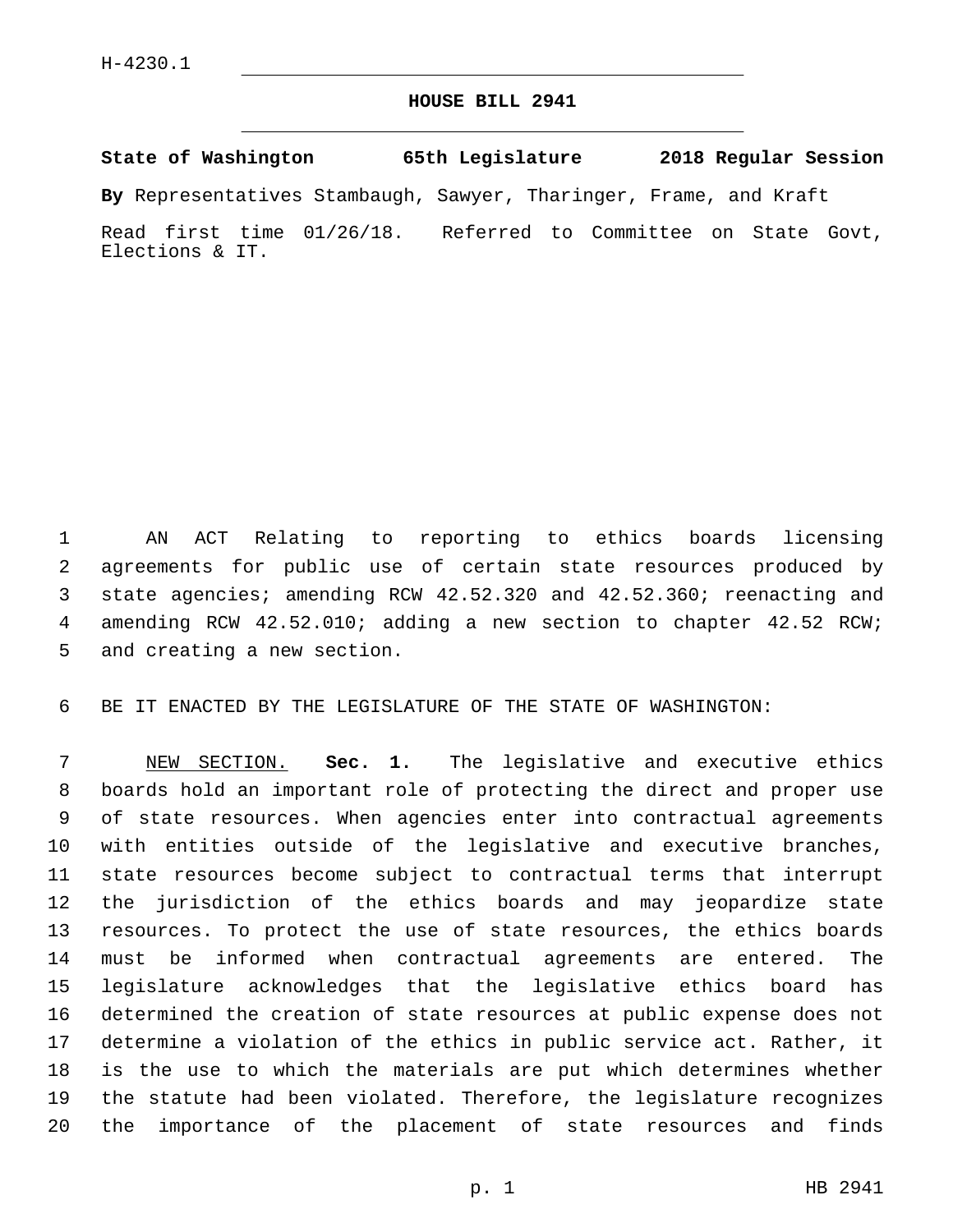contractual agreements may alter direct protection of state resources and the efficacy of the ethics in public service act.

 NEW SECTION. **Sec. 2.** A new section is added to chapter 42.52 RCW to read as follows:

5 Any agency, as defined in RCW 42.52.010, within the legislative or executive branches that enters into a contract to grant a license to any person, as defined in RCW 42.52.010, to allow any type of indirect use of state resources, as defined in RCW 42.52.010, shall 9 submit a copy of any such contract to:

 (1) The legislative ethics board for agencies within the 11 legislative branch; or

 (2) The executive ethics board for agencies within the executive 13 branch.

 **Sec. 3.** RCW 42.52.320 and 1994 c 154 s 202 are each amended to 15 read as follows:

 (1) The legislative ethics board shall enforce this chapter and rules adopted under it with respect to members and employees of the 18 legislature.

19 (2) The legislative ethics board shall:

 (a) Develop educational materials and training with regard to legislative ethics for legislators and legislative employees;

22 (b) Issue advisory opinions;

 (c) Adopt rules or policies governing the conduct of business by the board, and adopt rules defining working hours for purposes of RCW 42.52.180 and where otherwise authorized under chapter 154, Laws of 1994;26

 (d) Investigate, hear, and determine complaints by any person or 28 on its own motion;

(e) Impose sanctions including reprimands and monetary penalties;

 (f) Recommend suspension or removal to the appropriate legislative entity, or recommend prosecution to the appropriate 32 authority; ((and))

 (g) Establish criteria regarding the levels of civil penalties appropriate for different types of violations of this chapter and 35 rules adopted under it; and

 (h) Receive copies of contracts that establish indirect use of state materials and information submitted by agencies as required in section 2 of this act; but shall not take any enforcement actions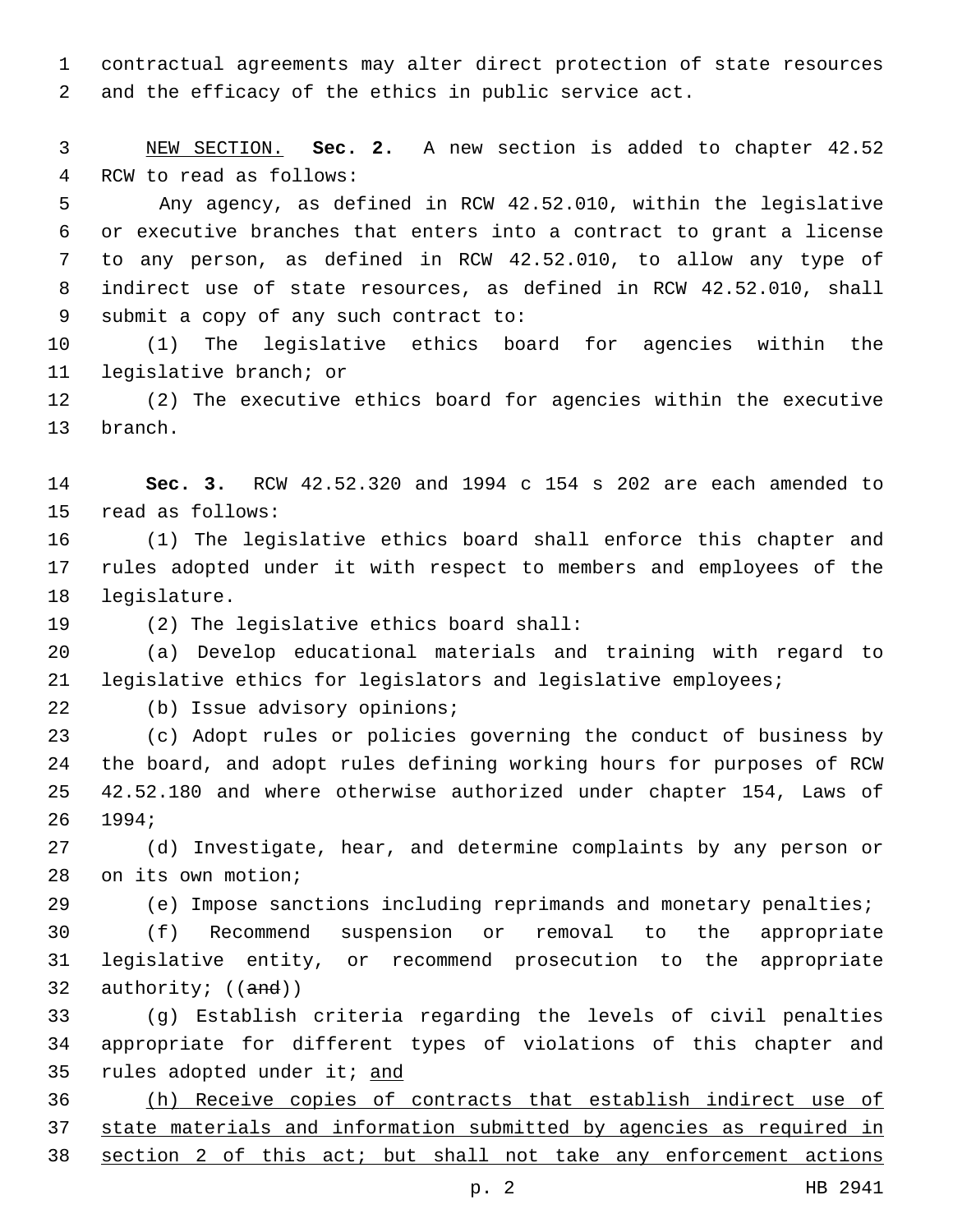available under this chapter based on such indirect use of state

2 resources.

3 (3) The board may:

 (a) Issue subpoenas for the attendance and testimony of witnesses and the production of documentary evidence relating to any matter under examination by the board or involved in any hearing;

(b) Administer oaths and affirmations;7

8 (c) Examine witnesses; and

9 (d) Receive evidence.

 (4) Subject to RCW 42.52.540, the board has jurisdiction over any alleged violation that occurred before January 1, 1995, and that was within the jurisdiction of any of the boards established under chapter 44.60 RCW. The board's jurisdiction with respect to any such alleged violation shall be based on the statutes and rules in effect 15 at  $((\text{+the-}))$  the time of the violation.

 **Sec. 4.** RCW 42.52.360 and 2013 c 190 s 3 are each amended to 17 read as follows:

 (1) The executive ethics board shall enforce this chapter and rules adopted under it with respect to statewide elected officers and all other officers and employees in the executive branch, boards and commissions, and institutions of higher education.

 (2) The executive ethics board shall enforce this chapter with regard to the activities of university research employees as provided 24 in this subsection.

 (a) With respect to compliance with RCW 42.52.030, 42.52.110, 42.52.130, 42.52.140, and 42.52.150, the administrative process shall be consistent with and adhere to no less than the current standards in regulations of the United States public health service and the office of the secretary of the department of health and human services in Title 42 C.F.R. Part 50, Subpart F relating to promotion 31 of objectivity in research.

 (b) With respect to compliance with RCW 42.52.040, 42.52.080, and 42.52.120, the administrative process shall include a comprehensive system for the disclosure, review, and approval of outside work activities by university research employees while assuring that such employees are fulfilling their employment obligations to the university.37

 (c) With respect to compliance with RCW 42.52.160, the administrative process shall include a reasonable determination by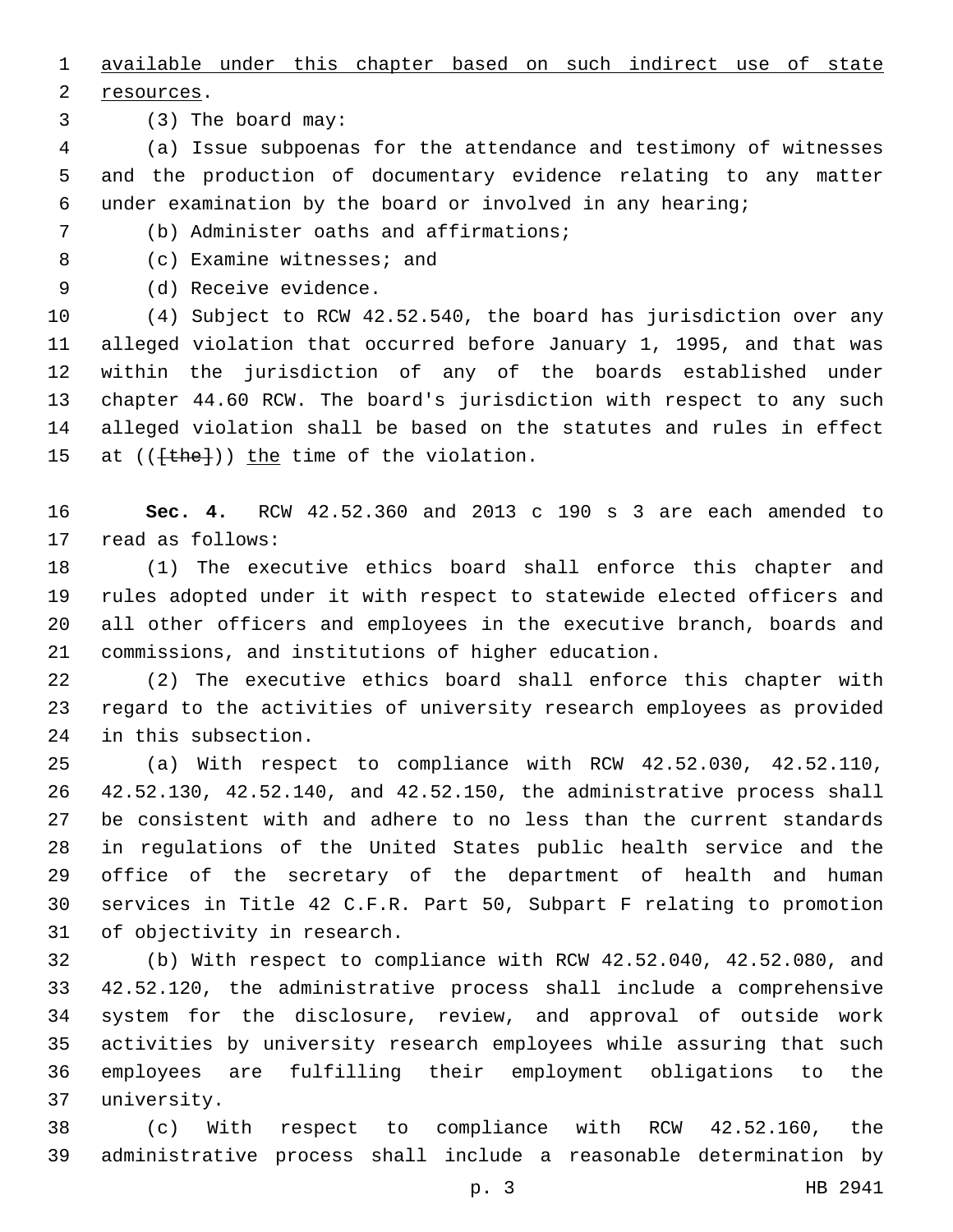the university of acceptable private uses having de minimis costs to the university and a method for establishing fair and reasonable reimbursement charges for private uses the costs of which are in excess of de minimis.4

(3) The executive ethics board shall:5

(a) Develop educational materials and training;

 (b) Adopt rules and policies governing the conduct of business by the board, and adopt rules defining working hours for purposes of RCW 42.52.180 and where otherwise authorized under chapter 154, Laws of 10 1994;

11 (c) Issue advisory opinions;

 (d) Investigate, hear, and determine complaints by any person or 13 on its own motion;

(e) Impose sanctions including reprimands and monetary penalties;

 (f) Recommend to the appropriate authorities suspension, removal 16 from position, prosecution, or other appropriate remedy; ((and))

 (g) Establish criteria regarding the levels of civil penalties appropriate for violations of this chapter and rules adopted under it; and

 (h) Receive copies of contracts that establish indirect use of state materials and information submitted by agencies as required in section 2 of this act; but shall not take any enforcement actions available under this chapter based on such indirect use of state 24 resources.

25 (4) The board may:

 (a) Issue subpoenas for the attendance and testimony of witnesses and the production of documentary evidence relating to any matter under examination by the board or involved in any hearing;

(b) Administer oaths and affirmations;29

30 (c) Examine witnesses; and

31 (d) Receive evidence.

 (5) The board shall not delegate to the board's executive director its authority to issue advisories, advisory letters, or 34 opinions.

 (6) Except as provided in RCW 42.52.220, the executive ethics board may review and approve agency policies as provided for in this 37 chapter.

 (7) This section does not apply to state officers and state 39 employees of the judicial branch.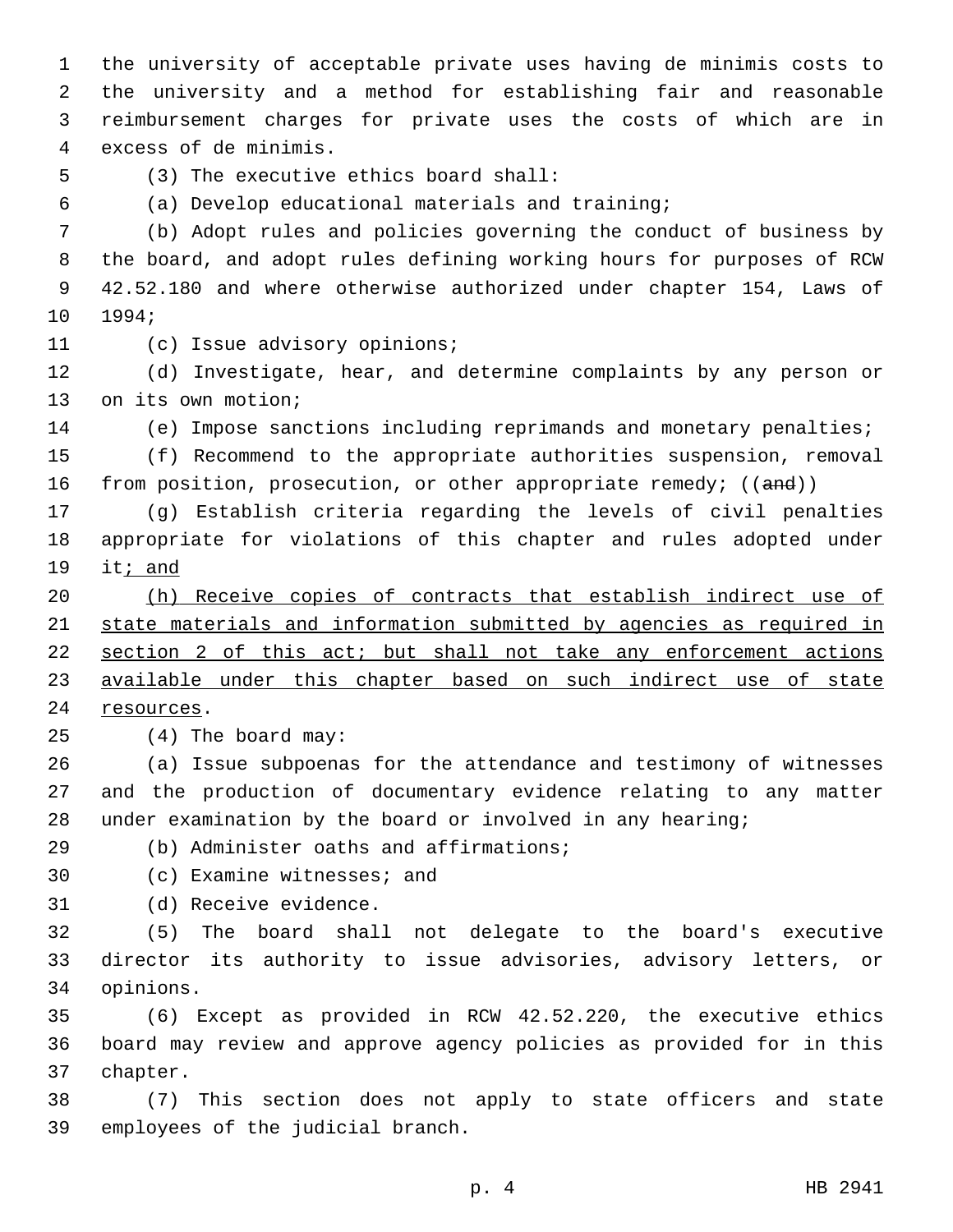**Sec. 5.** RCW 42.52.010 and 2011 c 60 s 28 are each reenacted and 2 amended to read as follows:

 Unless the context clearly requires otherwise, the definitions in 4 this section apply throughout this chapter.

 (1) "Agency" means any state board, commission, bureau, committee, department, institution, division, or tribunal in the legislative, executive, or judicial branch of state government. "Agency" includes all elective offices, the state legislature, those institutions of higher education created and supported by the state government, and those courts that are parts of state government.

 (2) "Assist" means to act, or offer or agree to act, in such a way as to help, aid, advise, furnish information to, or otherwise provide assistance to another person, believing that the action is of help, aid, advice, or assistance to the person and with intent so to 15 assist such person.

 (3) "Beneficial interest" has the meaning ascribed to it under the Washington case law. However, an ownership interest in a mutual fund or similar investment pooling fund in which the owner has no management powers does not constitute a beneficial interest in the 20 entities in which the fund or pool invests.

 (4) "Compensation" means anything of economic value, however designated, that is paid, loaned, granted, or transferred, or to be paid, loaned, granted, or transferred for, or in consideration of, 24 personal services to any person.

 (5) "Confidential information" means (a) specific information, rather than generalized knowledge, that is not available to the general public on request or (b) information made confidential by law.28

 (6) "Contract" or "grant" means an agreement between two or more persons that creates an obligation to do or not to do a particular thing. "Contract" or "grant" includes, but is not limited to, an employment contract, a lease, a license, a purchase agreement, or a 33 sales agreement.

 (7) "Ethics boards" means the commission on judicial conduct, the legislative ethics board, and the executive ethics board.

 (8) "Family" has the same meaning as "immediate family" in RCW 42.17A.005.37

 (9) "Gift" means anything of economic value for which no 39 consideration is given. "Gift" does not include: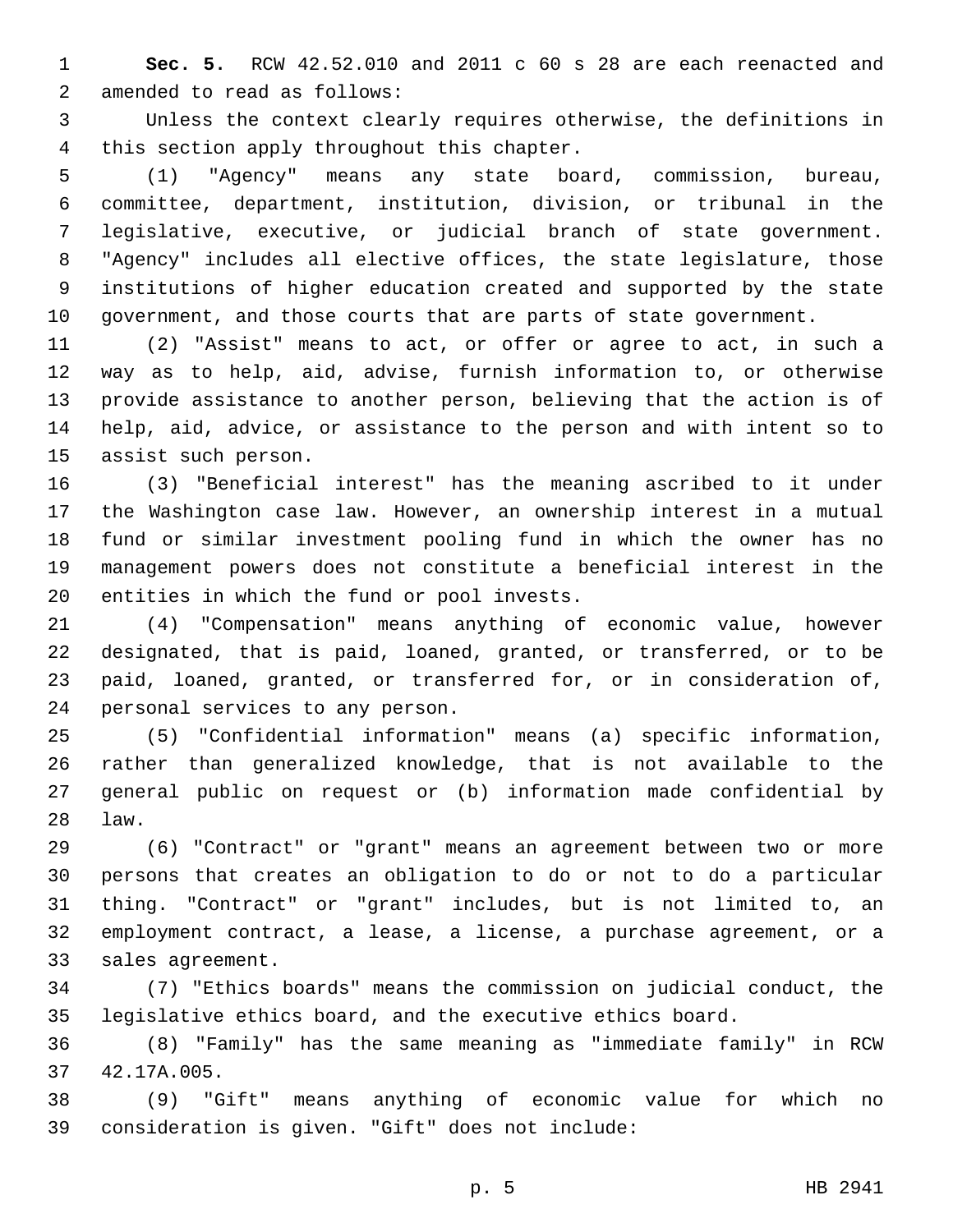(a) Items from family members or friends where it is clear beyond a reasonable doubt that the gift was not made as part of any design to gain or maintain influence in the agency of which the recipient is 4 an officer or employee;

 (b) Items related to the outside business of the recipient that are customary and not related to the recipient's performance of 7 official duties;

 (c) Items exchanged among officials and employees or a social event hosted or sponsored by a state officer or state employee for 10 coworkers;

 (d) Payments by a governmental or nongovernmental entity of reasonable expenses incurred in connection with a speech, presentation, appearance, or trade mission made in an official capacity. As used in this subsection, "reasonable expenses" are limited to travel, lodging, and subsistence expenses incurred the day 16 before through the day after the event;

 (e) Items a state officer or state employee is authorized by law 18 to accept;

 (f) Payment of enrollment and course fees and reasonable travel expenses attributable to attending seminars and educational programs sponsored by a bona fide governmental or nonprofit professional, educational, trade, or charitable association or institution. As used in this subsection, "reasonable expenses" are limited to travel, lodging, and subsistence expenses incurred the day before through the day after the event;

 (g) Items returned by the recipient to the donor within thirty days of receipt or donated to a charitable organization within thirty 28 days of receipt;

(h) Campaign contributions reported under chapter 42.17A RCW;

 (i) Discounts available to an individual as a member of an employee group, occupation, or similar broad-based group; and

 (j) Awards, prizes, scholarships, or other items provided in recognition of academic or scientific achievement.

 (10) "Head of agency" means the chief executive officer of an agency. In the case of an agency headed by a commission, board, committee, or other body consisting of more than one natural person, agency head means the person or board authorized to appoint agency 38 employees and regulate their conduct.

 (11) "Honorarium" means money or thing of value offered to a state officer or state employee for a speech, appearance, article, or

p. 6 HB 2941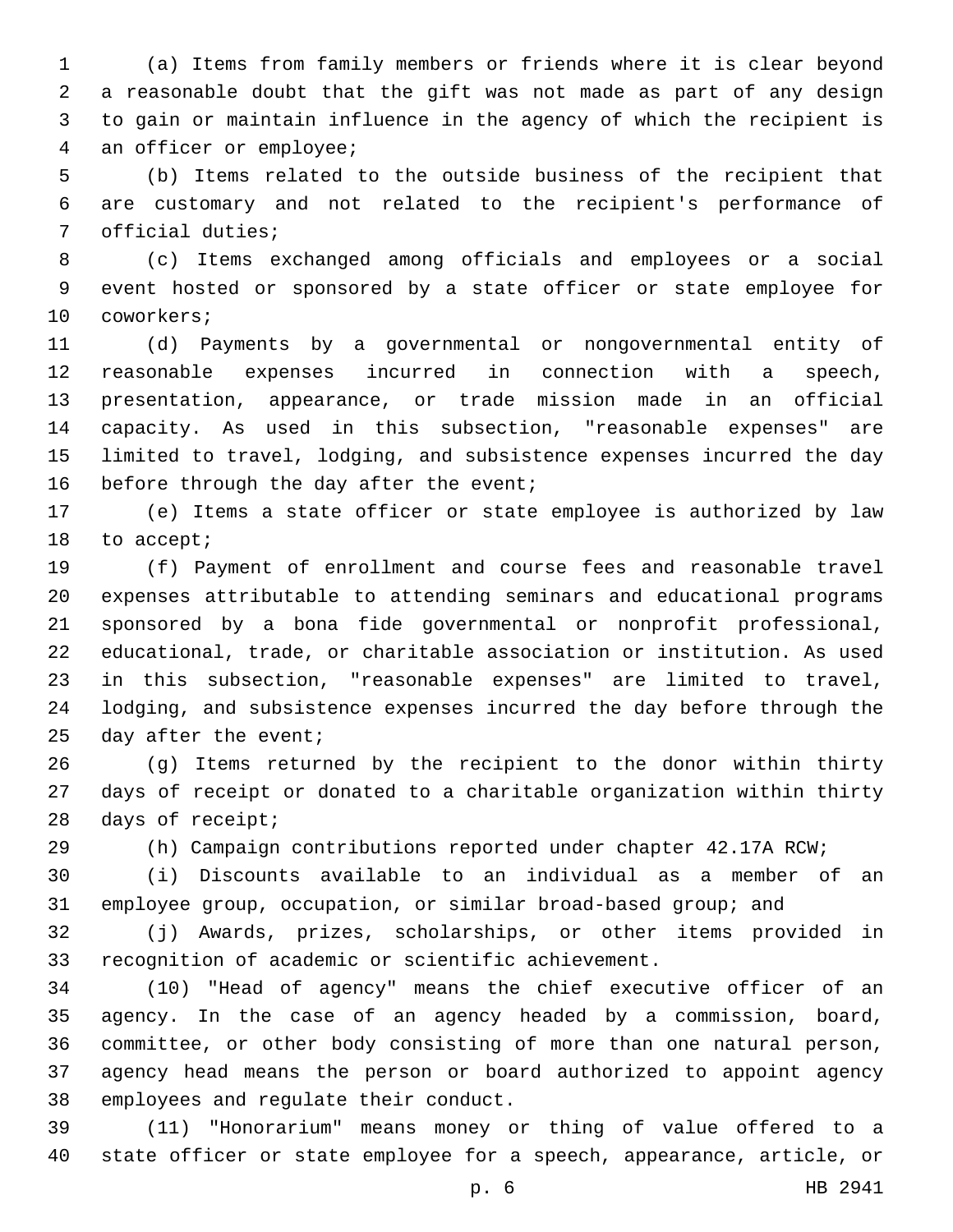similar item or activity in connection with the state officer's or 2 state employee's official role.

 (12) "Indirect use of state resources" means materials or information properly created by an agency at public expense that have been contractually released by an agency for public use of the materials or information.

 (13) "Official duty" means those duties within the specific scope of employment of the state officer or state employee as defined by the officer's or employee's agency or by statute or the state 10 Constitution.

11 ((+13))) (14) "Participate" means to participate in state action or a proceeding personally and substantially as a state officer or state employee, through approval, disapproval, decision, recommendation, the rendering of advice, investigation, or otherwise but does not include preparation, consideration, or enactment of legislation or the performance of legislative duties.

17 (( $(14)$ )) (15) "Person" means any individual, partnership, association, corporation, firm, institution, or other entity, whether 19 or not operated for profit.

20 (( $\left(\frac{15}{15}\right)$ ) (16) "Regulatory agency" means any state board, commission, department, or officer, except those in the legislative or judicial branches, authorized by law to conduct adjudicative proceedings, issue permits or licenses, or to control or affect 24 interests of identified persons.

 (( $(16)$ )) (17) "Responsibility" in connection with a transaction involving the state, means the direct administrative or operating authority, whether intermediate or final, and either exercisable alone or through subordinates, effectively to approve, disapprove, or otherwise direct state action in respect of such transaction.

30  $((+17))$   $(18)$  "State action" means any action on the part of an 31 agency, including, but not limited to:

(a) A decision, determination, finding, ruling, or order; and

 (b) A grant, payment, award, license, contract, transaction, sanction, or approval, or the denial thereof, or failure to act with respect to a decision, determination, finding, ruling, or order.

  $((+18))$   $(19)$  "State employee" means an individual who is employed by an agency in any branch of state government. For purposes of this chapter, employees of the superior courts are not state 39 officers or state employees.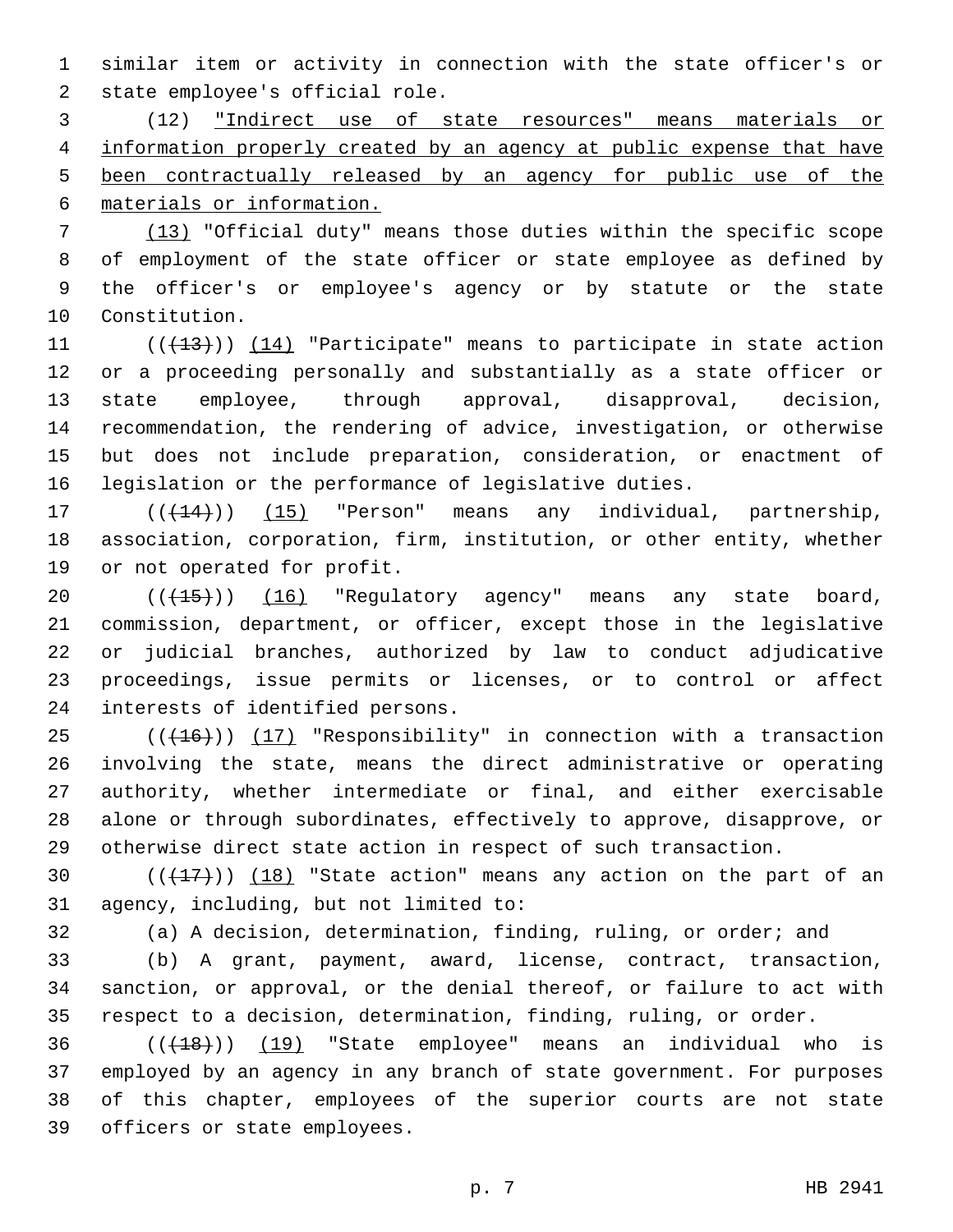1 (( $(19)$ ) (20) "State officer" means every person holding a position of public trust in or under an executive, legislative, or judicial office of the state. "State officer" includes judges of the superior court, judges of the court of appeals, justices of the supreme court, members of the legislature together with the secretary of the senate and the chief clerk of the house of representatives, holders of elective offices in the executive branch of state government, chief executive officers of state agencies, members of boards, commissions, or committees with authority over one or more state agencies or institutions, and employees of the state who are engaged in supervisory, policy-making, or policy-enforcing work. For the purposes of this chapter, "state officer" also includes any person exercising or undertaking to exercise the powers or functions 14 of a state officer.

15  $((+20))$  (21) "Thing of economic value," in addition to its 16 ordinary meaning, includes:

 (a) A loan, property interest, interest in a contract or other chose in action, and employment or another arrangement involving a 19 right to compensation;

 (b) An option, irrespective of the conditions to the exercise of 21 the option; and

 (c) A promise or undertaking for the present or future delivery 23 or procurement.

 (( $(21)$ )) (22)(a) "Transaction involving the state" means a proceeding, application, submission, request for a ruling or other determination, contract, claim, case, or other similar matter that the state officer, state employee, or former state officer or state employee in question believes, or has reason to believe:

(i) Is, or will be, the subject of state action; or

(ii) Is one to which the state is or will be a party; or

(iii) Is one in which the state has a direct and substantial

32 proprietary interest.

 (b) "Transaction involving the state" does not include the following: Preparation, consideration, or enactment of legislation, including appropriation of moneys in a budget, or the performance of legislative duties by an officer or employee; or a claim, case, lawsuit, or similar matter if the officer or employee did not participate in the underlying transaction involving the state that is 39 the basis for the claim, case, or lawsuit.